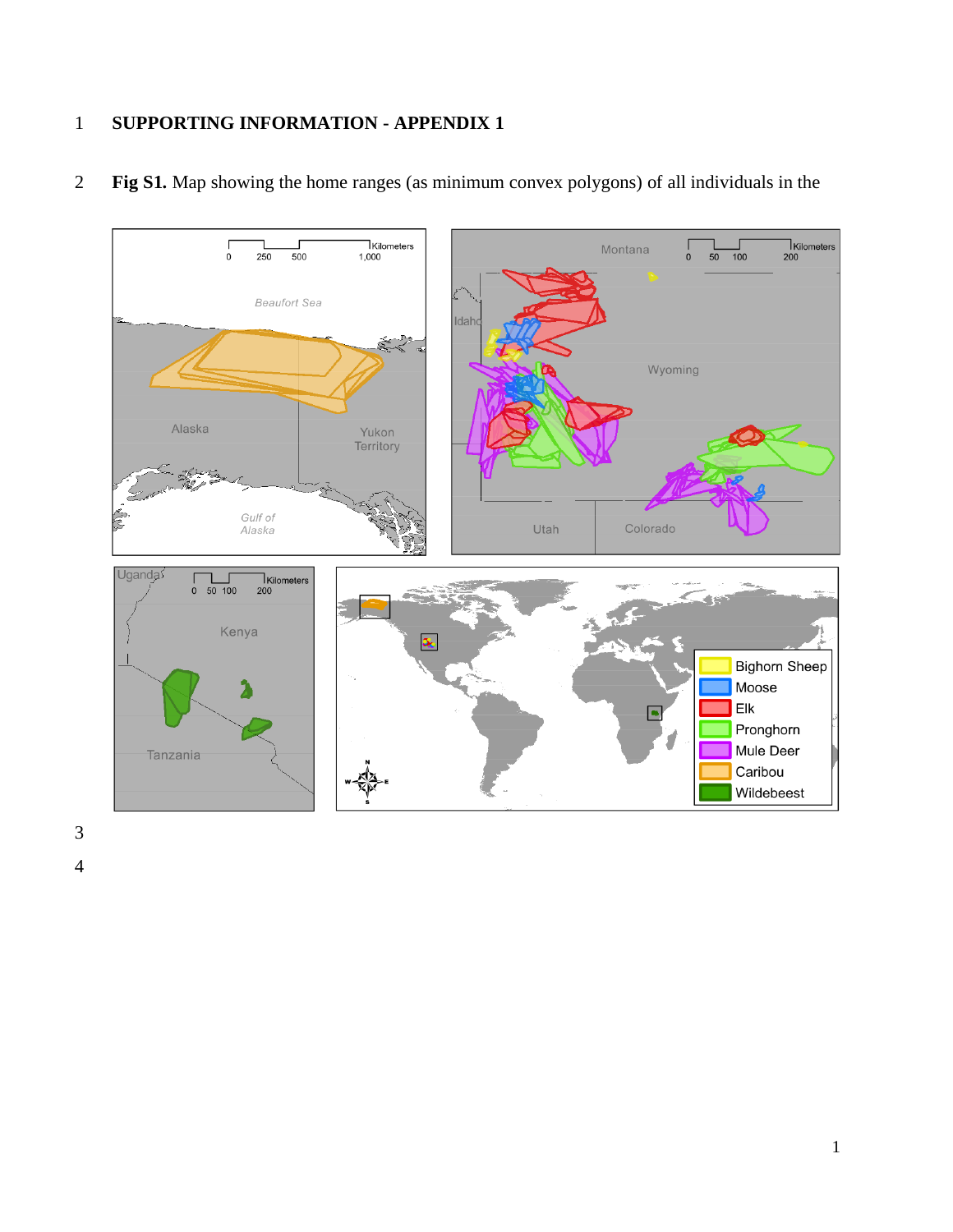- **Fig. S2.** Example trajectories illustrating variation in the strength of inter-year site fidelity across
- two years. Data come from a representative individual mule deer, moose, bighorn sheep, elk,
- pronghorn, wildebeest, zebra and caribou. Trajectories are shaded black in year 1 and coloured in year 2.
- 

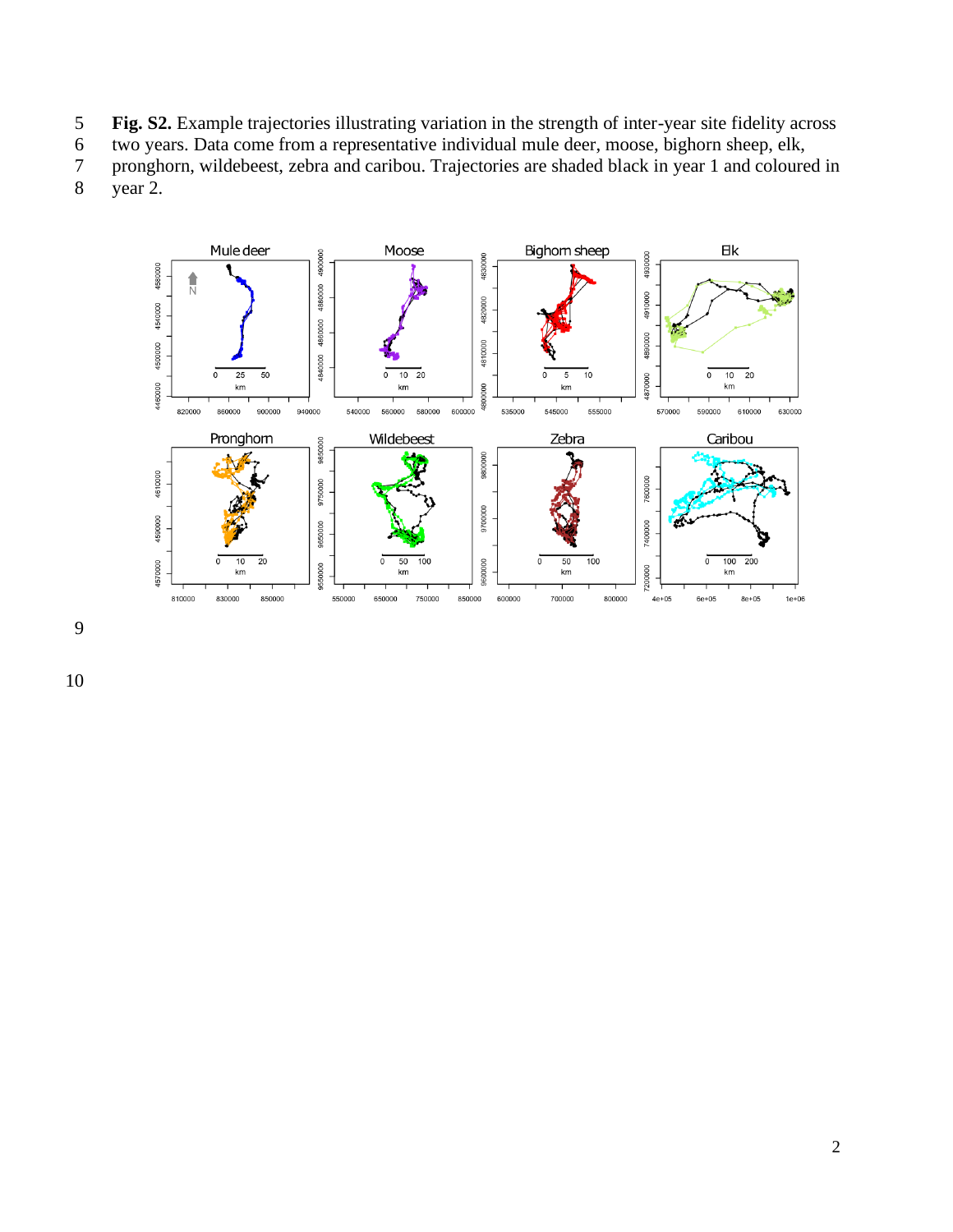## *Sensitivity of site fidelity metric to inter-annual variability*

| 12 | Our analysis of site fidelity attempted to account for variation in the timing of movements                    |
|----|----------------------------------------------------------------------------------------------------------------|
| 13 | across years by calculating fidelity within a moving window of time. We examined the                           |
| 14 | sensitivity of our metric of site fidelity (inter-annual distance log-meters) to variation in the size         |
| 15 | of the window across the eight ungulate species (Fig. S1). We varied the size of the window over               |
| 16 | which the focal location in year, was compared to the set of locations in year <sub>t-1</sub> , and calculated |
| 17 | the mean inter-annual distance per individual, then the mean of all individuals across species.                |
| 18 | Our results show that inter-annual distances were relatively insensitive to changes in the                     |
| 19 | window size, particularly for window sizes larger than roughly $>25-40$ days. The proportional                 |
| 20 | change in inter-annual distance between the selected window and the maximum window (180)                       |
| 21 | days) was relatively small: bighorn sheep $(0.092)$ , caribou $(0.063)$ , elk $(0.047)$ , mule deer            |
| 22 | $(0.156)$ , moose $(0.054)$ , pronghorn $(0.048)$ , wildebeest $(0.049)$ and zebra $(0.030)$ . Caribou inter-  |
| 23 | annual distances increased slightly at larger window sizes because of sampling variance caused                 |
| 24 | by relatively small sample sizes (i.e. number of individuals) at large window sizes. The                       |
| 25 | coefficient of variation also saturated after roughly 25 days, except in bighorn sheep and elk.                |
| 26 | Relative patterns of site fidelity across Julian dates were generally insensitive to variation in              |
| 27 | window sizes (Fig S2).                                                                                         |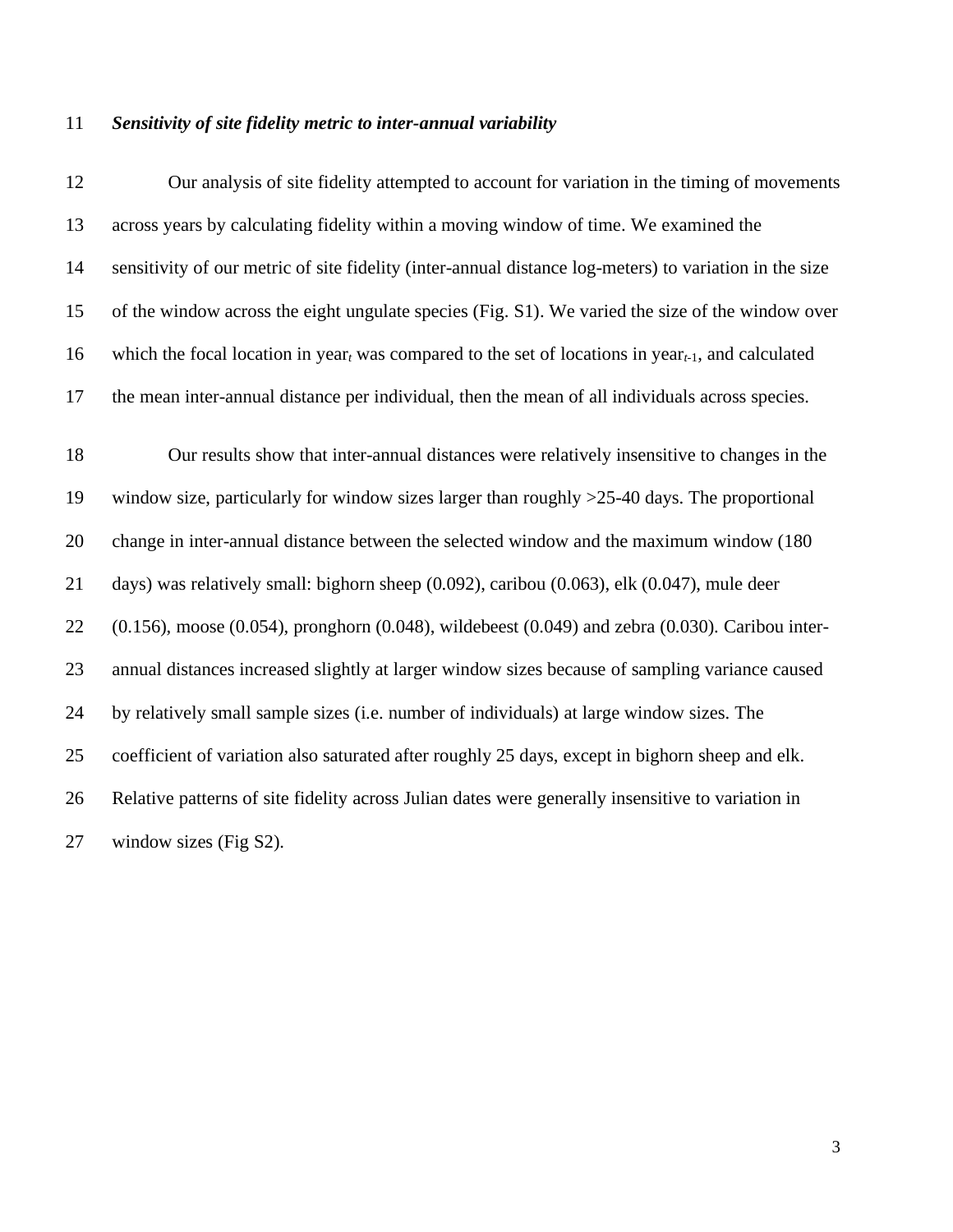



 **Fig. S3.** Sensitivity of the site fidelity metric (inter-annual distance log-meters) across a range of temporal window sizes. (A) mean inter-annual distances across individuals and (B) coefficient of

variation of inter-annual distances across individuals. The large dots indicate the window sizes

used in the study for each species, and reflect the mean variability (SD) in movement timing

across consecutive years, as identified by fitting models of net squared displacement to

movement data and estimating phenological parameters associated with saltatory movements

(see Methods in main text; Table 1).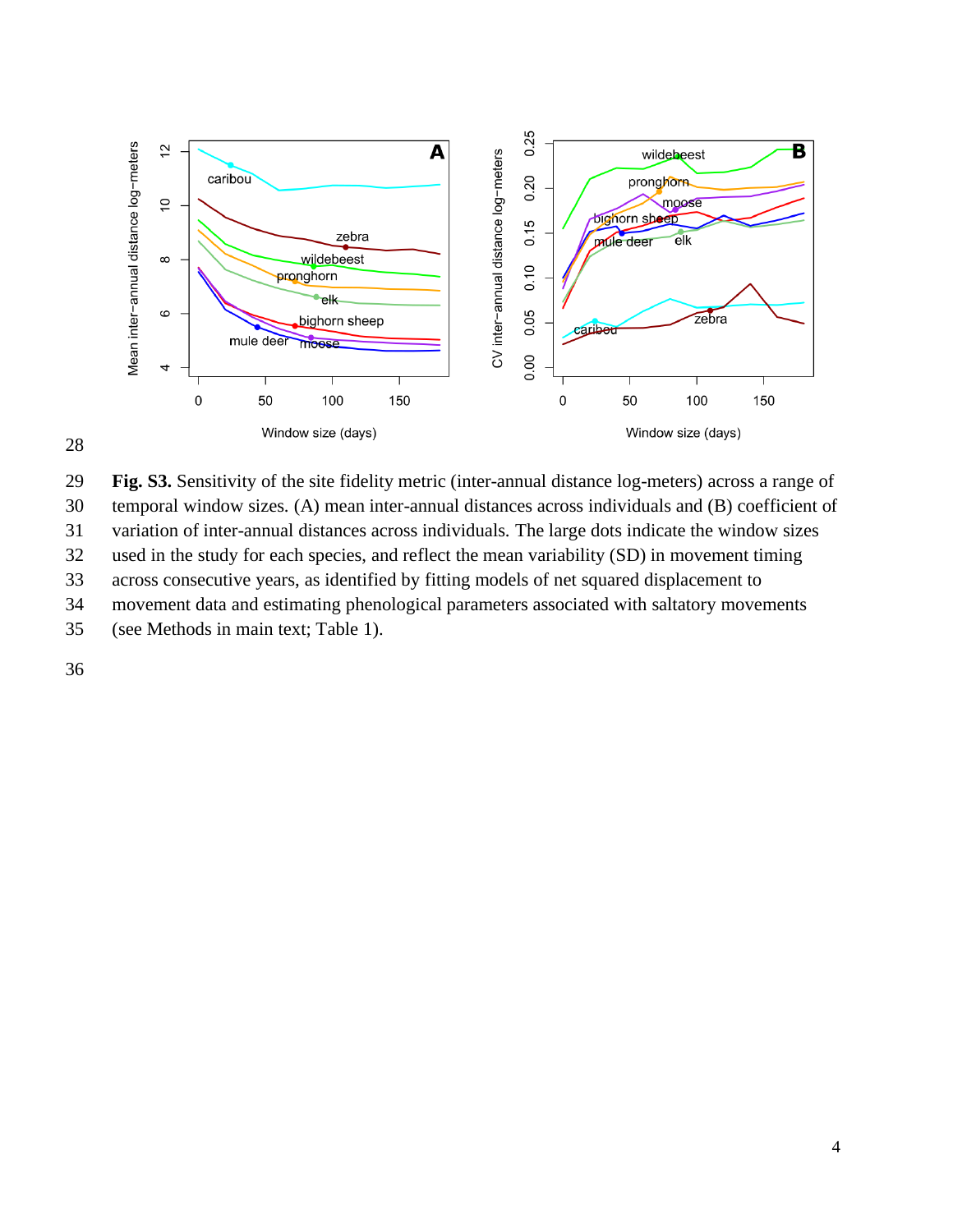

**Fig. S4.** Site fidelity (inter-annual distance log-meters) as a function of Julian date, across three

- window sizes: 180 days (dashed lines), 20 days (dotted line) and species-specific window sizes, identified by net-squared displacement.
- 
-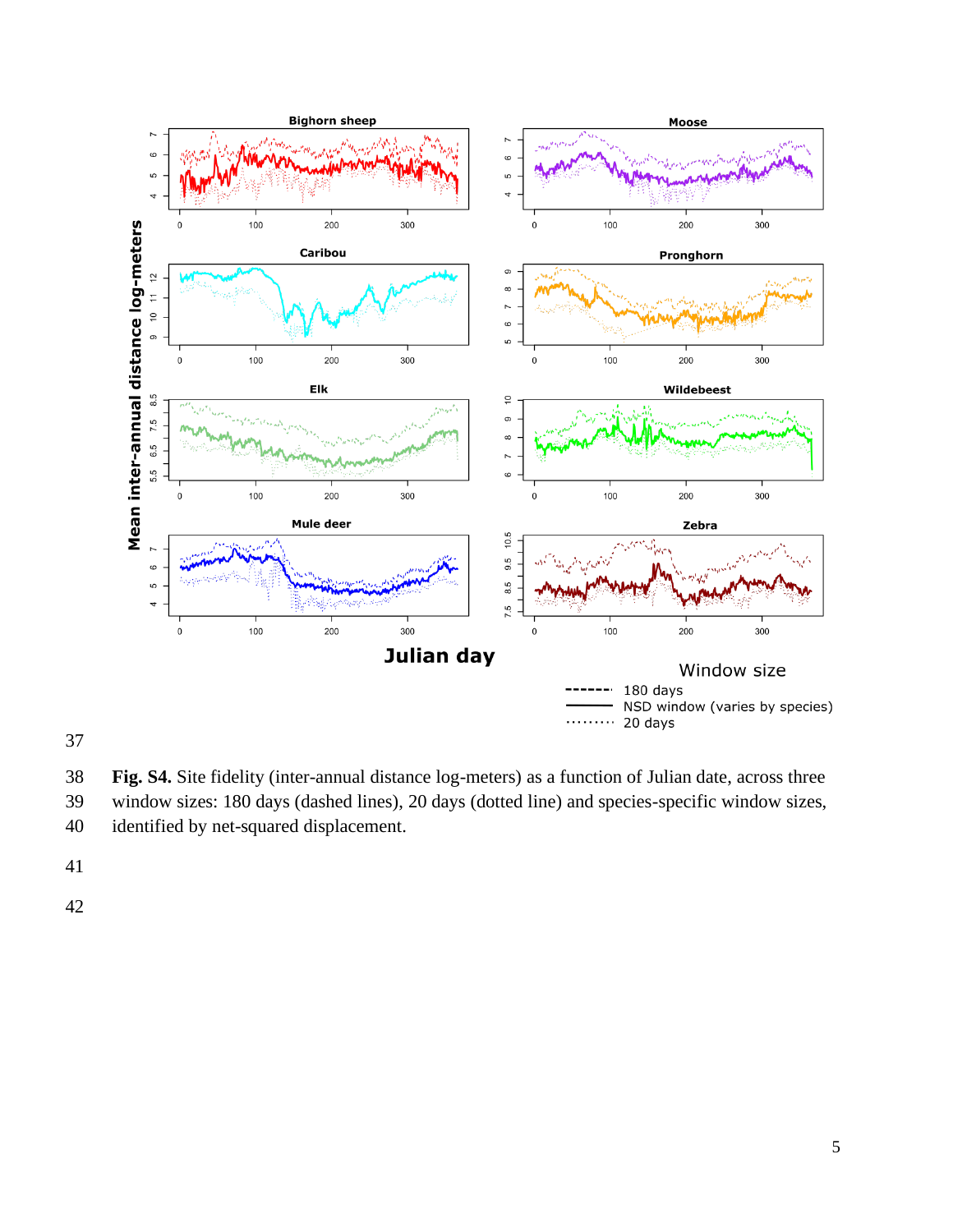## *Sensitivity of model results to window size*

 We re-ran the five linear mixed effects models to determine if main results of our study (*c.f.* Table 2) were sensitive to window size decisions. We chose two window sizes (40 days and 120 days) and re-ran all models using a similar approach as the main study. We chose window size of 40 days because the site fidelity metric (*IYD*) stabilized after 25-40 days, as noted above. Window sizes larger than 120 days became data limiting, as larger window sizes required longer GPS datasets for each individual.

 Window size did not qualitatively change the main results of the study (Tables S1 & S2), with the exception of Model 4 that tested whether site fidelity was related to *Days from peak IRG*. Similar to the main study findings, the strongest driver of *IYD* across all window sizes was *Temporal periodicity* which showed a strong negative effect on *IYD* with no significant interactions with species*. Temporal constancy* also had no effect on *IYD* in either window size, while *Spatial constancy* was negatively related to *IYD*. The effect of *Spatial constancy* interacted with species in a similar way as the findings from the main text: elk, mule deer and moose were predicted to increase with *Spatial constancy*. The effect of *Days from peak IRG* on *IYD* was not detectable as an interaction with mule deer, suggesting this result is not as robust as those involving predictability metrics. Finally, we found no effect of *Age* on *IYD* in any window size.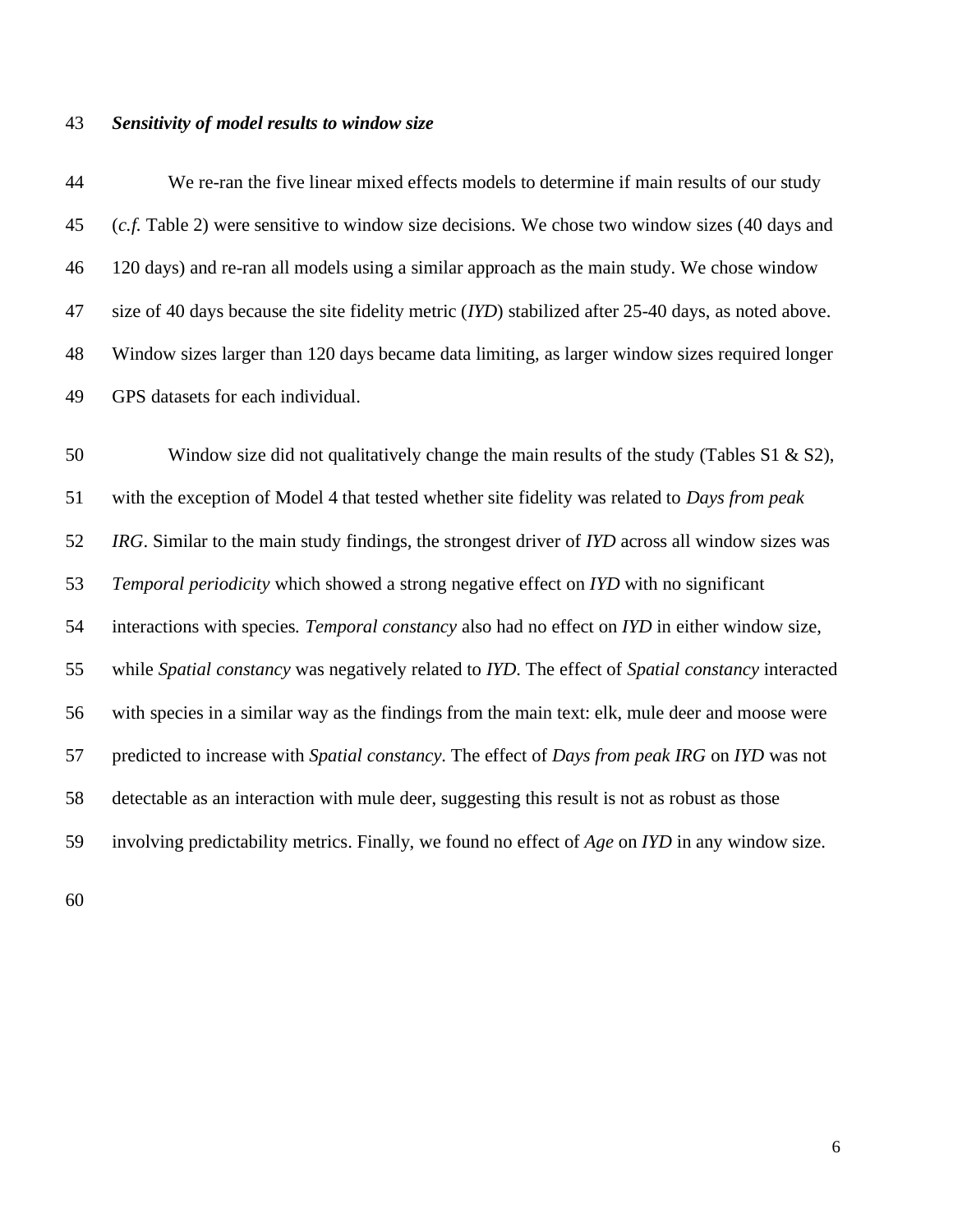## **Table S1.** Summary of coefficient estimates ( $\beta$ ) and standard errors (SE) from general linear mixed-models of inter-year site fidelity for Window size of 40 days applied to all species. Confidence intervals of  $\beta$  tha

62 size of 40 days applied to all species. Confidence intervals of  $\beta$  that did not overlap zero at the 0.05 (bold) levels.<br><sup>46</sup> \*Model selection with AIC suggested *Age* model lacked an age effect.

\*Model selection with AIC suggested *Age* model lacked an age effect.

| Model        |                             | 1. Constancy<br>time |           | 2. Constancy<br>space |           | 3. Temporal<br>contingency |           | 4. Days from<br>peak IRG |          | 5. Age  |           |
|--------------|-----------------------------|----------------------|-----------|-----------------------|-----------|----------------------------|-----------|--------------------------|----------|---------|-----------|
|              |                             | $\beta$              | <b>SE</b> | $\beta$               | <b>SE</b> | $\beta$                    | <b>SE</b> | β                        | $\rm SE$ | $\beta$ | <b>SE</b> |
|              | (Intercept)                 | 3.74                 | 1.08      | 5.29                  | 0.50      | 6.63                       | 0.89      | 4.84                     | 0.89     | 5.19    | 0.72      |
|              | Constancy time              | 2.08                 | 3.52      |                       |           |                            |           |                          |          |         |           |
| Focal        | Constancy space             |                      |           | $-8.33$               | 4.01      |                            |           |                          |          |         |           |
| variable     | Periodicity                 |                      |           |                       |           | $-3.85$                    | 1.59      |                          |          |         |           |
|              | Days from peak IRG          |                      |           |                       |           |                            |           | $-0.03$                  | 0.02     |         |           |
|              | Age                         |                      |           |                       |           |                            |           |                          |          | $-0.05$ | 0.09      |
|              | Caribou                     | 2.93                 | 2.64      | 2.97                  | 1.25      |                            |           |                          |          |         |           |
|              | Elk                         | 1.04                 | 1.18      | $-0.52$               | 0.54      | $-0.47$                    | 1.46      | $-1.04$                  | 1.16     | $-1.00$ | 0.56      |
|              | mule deer                   | $-0.48$              | 1.13      | $-1.76$               | 0.52      | $-1.36$                    | 1.79      | $-0.62$                  | 1.36     | $-1.36$ | 0.52      |
| Species      | moose                       | $-0.38$              | 1.42      | $-1.66$               | 0.59      | 0.09                       | 2.99      | $-1.47$                  | 1.15     | $-1.55$ | 0.63      |
|              | pronghorn                   | 0.18                 | 1.34      | 0.56                  | 0.62      | $-1.31$                    | 20.13     | 0.57                     | 1.37     |         |           |
|              | wildebeest                  | 3.21                 | 2.37      | 2.79                  | 2.44      | 2.52                       | 2.14      |                          |          |         |           |
|              | zebra                       | $-0.38$              | 6.77      | 1.52                  | 1.22      | $-3.19$                    | 7.09      |                          |          |         |           |
|              | Focal variable x caribou    | 0.09                 | 11.64     | 0.72                  | 9.94      |                            |           |                          |          |         |           |
|              | Focal variable x elk        | $-1.95$              | 3.98      | 9.41                  | 4.40      | 2.10                       | 2.47      | 0.05                     | 0.04     | 0.14    | 0.10      |
| Focal x      | Focal variable x mule deer  | $-0.31$              | 3.72      | 10.62                 | 4.22      | 1.93                       | 2.84      | 0.03                     | 0.06     | 0.03    | 0.10      |
| species      | Focal variable x moose      | 1.18                 | 5.75      | 12.72                 | 5.00      | 0.31                       | 4.63      | 0.05                     | 0.05     | 0.10    | 0.10      |
| interactions | Focal variable x pronghorn  | 0.82                 | 3.99      | 5.71                  | 4.42      | 3.23                       | 31.03     | $-0.02$                  | 0.06     |         |           |
|              | Focal variable x wildebeest | $-7.64$              | 13.19     | $-4.45$               | 16.91     | $-3.18$                    | 5.28      |                          |          |         |           |
|              | Focal variable x zebra      | 15.07                | 44.93     | 3.45                  | 8.25      | 12.17                      | 20.12     |                          |          |         |           |
|              | Home range (log-km)         | 0.42                 | 0.06      | 0.40                  | 0.06      | 0.37                       | 0.07      | 0.52                     | 0.11     | 0.42    | 0.10      |
| Random       | sd_(Intercept).pop          | 0.23                 |           | 0.28                  |           | 0.32                       |           | 0.66                     |          | 0.21    |           |
| effects      | sd Observation.Residual     | 0.81                 |           | 0.80                  |           | 0.78                       |           | 1.12                     |          | 0.81    |           |